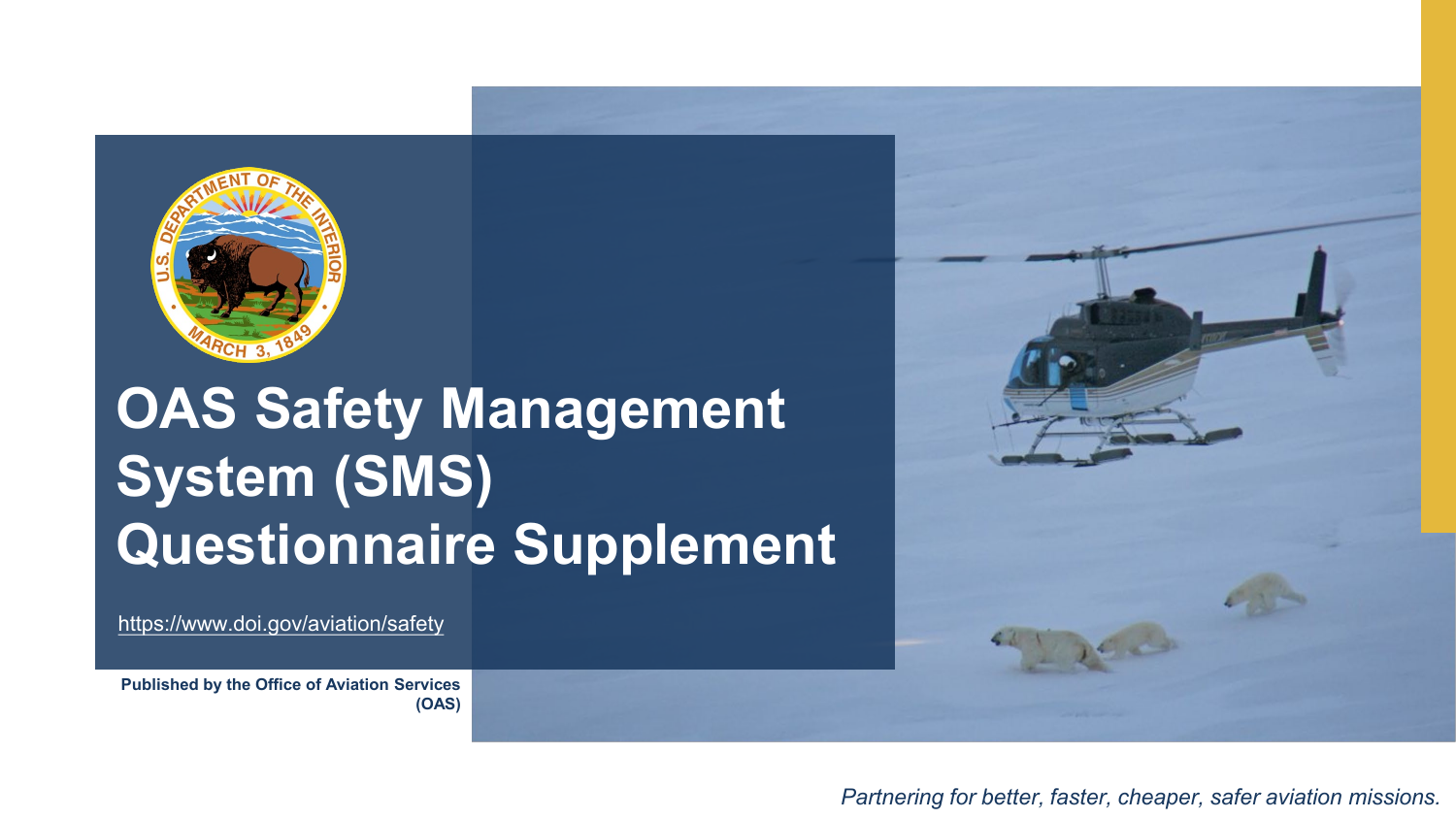# **OUR PROGRAM**

The Department's aviation programs are built on Federal Aviation Administration (FAA) regulatory requirements, Federal Management Regulations (FMR), Departmental regulations (DMs), and industry best practices.

# **SMS OVERVIEW**

Aviation Safety Management System (SMS) is an approach to managing aviation safety that includes the formal, topdown, business-like approach to managing and reducing risk, which includes a systemic approach to managing safety, including the necessary organizational structures, accountabilities, policies and procedures. SMS is an evolutionary development in aviation safety as it creates structured, repeatable, and proactive systems that can reduce aviation risk to the contractor and the government employees that use their services.

### **SMS SUPPLEMENT INTENT**

This is intended to be a tutorial to supplement the SMS Questionnaire contained in DOI solicitations. **Specific questions about ongoing DOI solicitations must be directed to the point(s)-of-contact identified in the solicitation.**



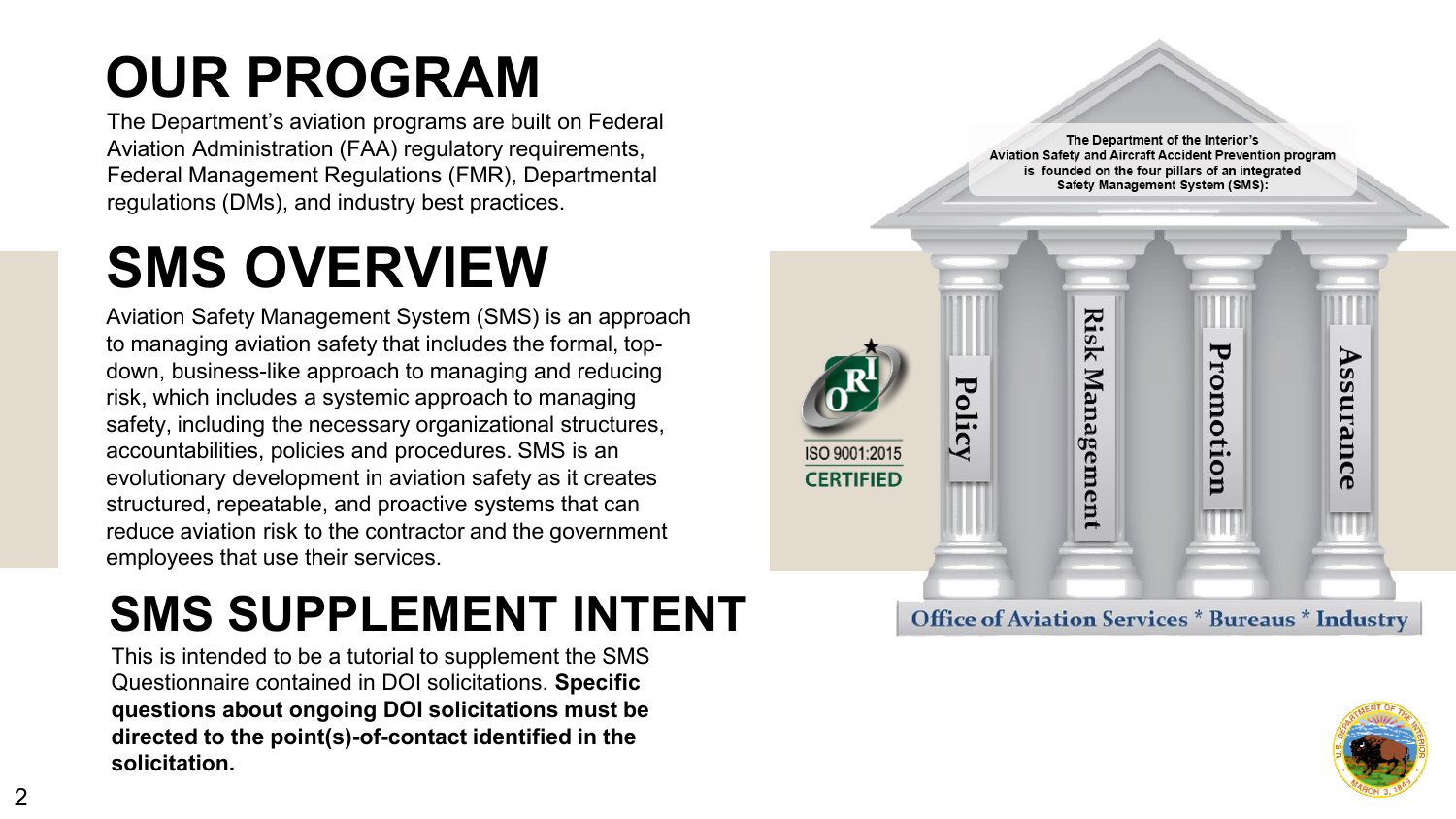**Safety Management System (SMS), Flight Time, Accident History, and FAA Violation Questionnaire Supplement**

#### **The following slides provide supporting information for each of the Questionnaire References 1-33:**

- **Description/Clarification of the Safety Policy and Objectives:** *The question stated in other ways.*
- **Evidence Examples:**

*Possible ways to respond (not a comprehensive list).*

• **Common Errors:**

*Responses to avoid / what not to do.*

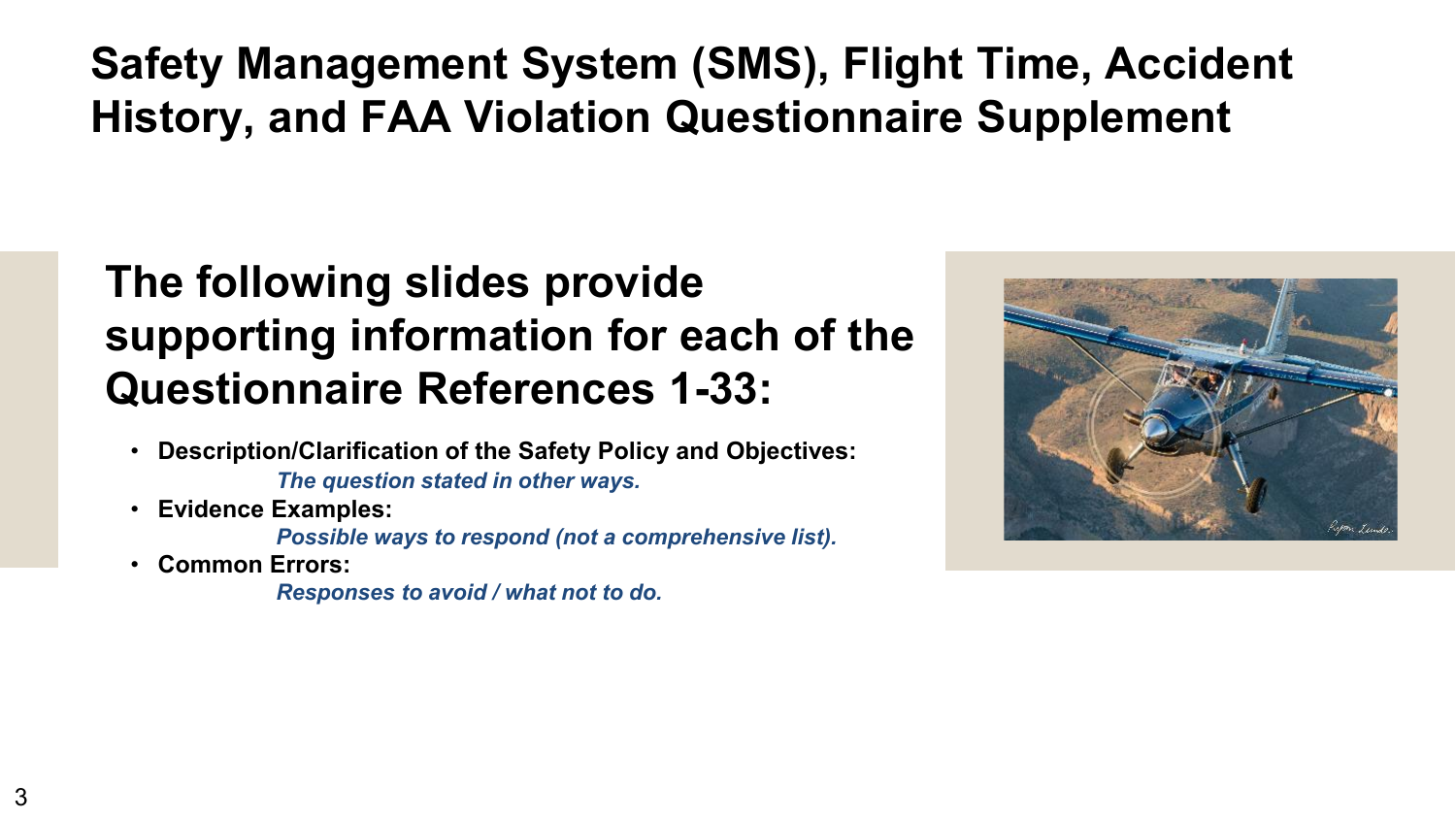#### **Questionnaire Supplement: Key Safety Personnel and Commitment**

| <b>Reference 1:</b>          | Provide evidence that there is an appointed (named) safety manager that is responsible for the effective administration of the<br>SMS.               |
|------------------------------|------------------------------------------------------------------------------------------------------------------------------------------------------|
| <b>Description / Purpose</b> | Who is responsible for your SMS (comprehensive safety program)? What is their job title/position? Describe some of their job<br>responsibilities.    |
| <b>Evidence Examples</b>     | Job descriptions, excerpts from SMS manual, org chart with names.                                                                                    |
| <b>Common Errors</b>         | Partial information such as a generic org chart without actual names. Note that SMS must be addressed in each reference (1-3), not<br>just safety.   |
| <b>Reference 2:</b>          | Provide evidence that the Contractor clearly defines key duties, authorities and accountabilities on their SMS functions.                            |
| <b>Description / Purpose</b> | In addition to the safety manager, who else is responsible for SMS implementation? Address the duties/authority/etc. of the other<br>$position(s)$ . |
| <b>Evidence Examples</b>     | Safety/SMS policy, excerpt from SMS manual, org chart with names, description of collateral duties.                                                  |
| <b>Common Errors</b>         | Insufficient information like "Our company only has two employees, so we don't do this."                                                             |
| <b>Reference 3:</b>          | Provide evidence of a strong organizational commitment and clear statement about the provision of necessary resources for<br>the SMS.                |
| <b>Description / Purpose</b> | Your company should have a clear/direct statement about the SMS and the company support of the SMS.                                                  |
| <b>Evidence Examples</b>     | Letter from CEO/accountable executive, excerpt from SMS manual.                                                                                      |
| <b>Common Errors</b>         | Providing an entire document (e.g. SMS plan) but not addressing the specific question.                                                               |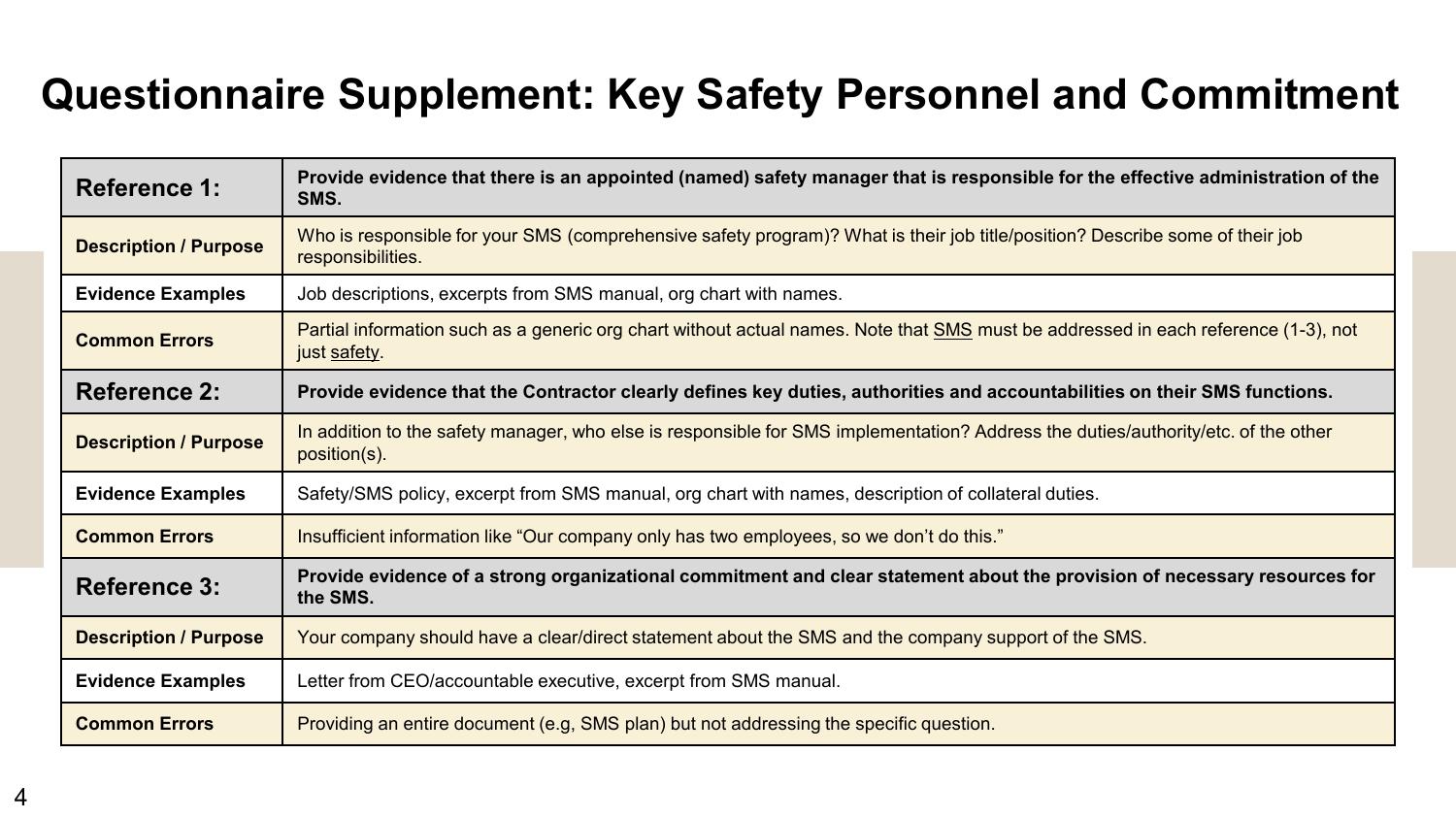### **Questionnaire Supplement: Contractor Operations Manual**

| <b>Reference 4:</b>          | Provide evidence that Operations Manual contains a flight operations policy and aircraft maintenance policy.                                                             |
|------------------------------|--------------------------------------------------------------------------------------------------------------------------------------------------------------------------|
| <b>Description / Purpose</b> | Where is your flight ops/maintenance policy (Ops Manual or FAA-approved equivalent)?                                                                                     |
| <b>Evidence Examples</b>     | Operations Manual or SOPs (including Ops Manual-type-content).                                                                                                           |
| <b>Common Errors</b>         | Submitting Operations Specifications (which doesn't address Ops Manual content).                                                                                         |
| <b>Reference 5:</b>          | Provide evidence of a distribution process that ensures the current version of the Operations Manual is available to<br>appropriate personnel in all areas of operation. |
| <b>Description / Purpose</b> | How do you ensure employee(s) have the correct version of your Ops Manual (or FAA-approved equivalent)?                                                                  |
| <b>Evidence Examples</b>     | Description of the document distribution process.                                                                                                                        |
| <b>Common Errors</b>         | Not addressing how 'all areas of operation' receive the current version.                                                                                                 |
|                              |                                                                                                                                                                          |
| <b>Reference 6:</b>          | Provide evidence that the Operations Manual is approved by the appointed accountable executive.                                                                          |
| <b>Description / Purpose</b> | Who has the authority (in your company) to approve the document (name, title, approval role(s))?                                                                         |
| <b>Evidence Examples</b>     | Excerpt from policy or document, copy of approval page along with job description of approver.                                                                           |
| <b>Common Errors</b>         | Stating the FAA approves (answer must address who in the company approves).                                                                                              |
| <b>Reference 7:</b>          | Provide evidence that the Operations Manual is amended or revised as necessary to ensure that the information contained is<br>current.                                   |
| <b>Description / Purpose</b> | Is the document kept up-to-date? Show how.                                                                                                                               |
| <b>Evidence Examples</b>     | Log of reviews or revisions, list of effective pages, SMS excerpt showing requirement to maintain.                                                                       |

5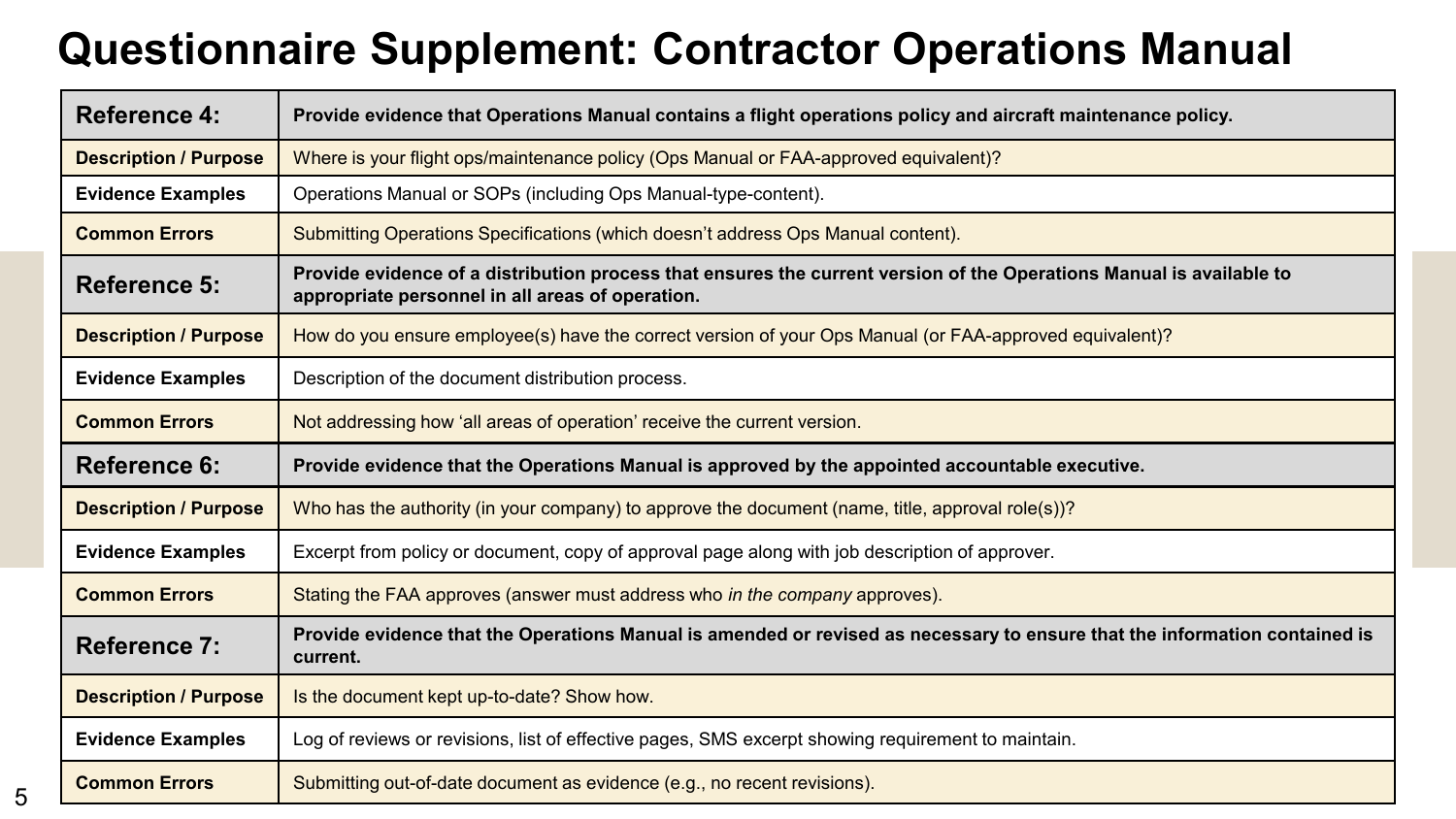#### **Questionnaire Supplement: Emergency Response Plan**

| <b>Reference 8:</b>          | Provide evidence that the Contractor has an established emergency response plan to respond to an accident or emergency.                                            |
|------------------------------|--------------------------------------------------------------------------------------------------------------------------------------------------------------------|
| <b>Description / Purpose</b> | How do you plan to respond to an emergency? What is your emergency response plan?                                                                                  |
| <b>Evidence Examples</b>     | Emergency response plan (whole/partial), excerpt from SMS plan showing emergency response content.                                                                 |
| <b>Common Errors</b>         | Responding with "yes", without providing any evidence to support the response.                                                                                     |
| <b>Reference 9:</b>          | Provide evidence that the Contractor has provided duties and training for those who have a role in the emergency response<br>plan.                                 |
| <b>Description / Purpose</b> | Who manages/implements the plan? What are their duties? How are they trained?                                                                                      |
| <b>Evidence Examples</b>     | Excerpts from job descriptions and copies of training records, excerpt from SMS plan and a copy of a training roster.                                              |
| <b>Common Errors</b>         | Showing policy that requires training but not providing evidence of completed training.                                                                            |
| <b>Reference 10:</b>         | Provide evidence that the emergency response plan is exercised at a minimum of annually to evaluate effectiveness and that<br>results are recorded.                |
| <b>Description / Purpose</b> | How do you ensure your organization is prepared to implement the plan? How do you ensure it is effective?                                                          |
| <b>Evidence Examples</b>     | Policy showing testing requirement along with a training record.                                                                                                   |
| <b>Common Errors</b>         | (a) Showing policy that requires testing but not providing evidence of results (records).<br>(b) Providing exercise information that is in excess of one-year old. |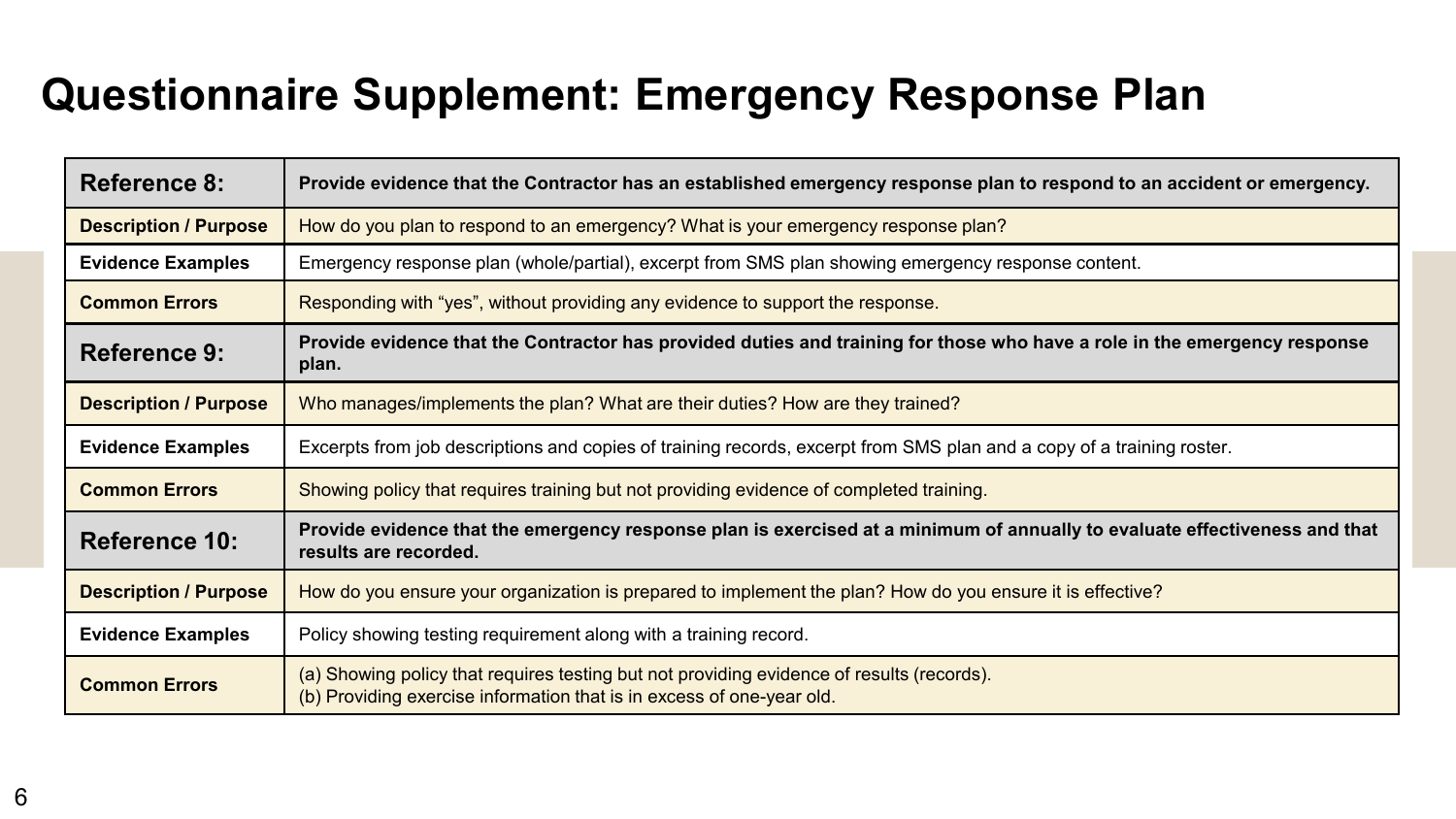### **Questionnaire Supplement: Safety Risk Management**

| <b>Reference 11:</b>         | Provide evidence that the Contractor developed and maintains a formal process to identify and track hazards including risk<br>Analysis (Exposure), Risk Assessment (Severity and likelihood), Decision Making (Mitigations), Validation of Control<br>(Controls effective). |
|------------------------------|-----------------------------------------------------------------------------------------------------------------------------------------------------------------------------------------------------------------------------------------------------------------------------|
| <b>Description / Purpose</b> | How do you identify and track hazards?                                                                                                                                                                                                                                      |
| <b>Evidence Examples</b>     | A description of the hazard process and a sample spreadsheet with hazards.                                                                                                                                                                                                  |
| <b>Common Errors</b>         | Addressing identification of hazards but not describing how they are tracked.                                                                                                                                                                                               |
| <b>Reference 12:</b>         | Provide evidence that the Contractor has a hazard/threat reporting program.                                                                                                                                                                                                 |
| <b>Description / Purpose</b> | What is your hazard/threat reporting program? How do you internally report hazards?                                                                                                                                                                                         |
| <b>Evidence Examples</b>     | SMS plan excerpt describing the program, an email reporting a hazard.                                                                                                                                                                                                       |
| <b>Common Errors</b>         | (a) Using SAFECOM as an example (note the question states the 'Contractor' has a program).<br>(b) Providing policy but no evidence of a hazard being reported.                                                                                                              |
| Reference 13:                | Provide evidence that the Contractor has a policy to conduct operational risk assessment and or use a flight risk assessment<br>tool, customized and appropriate for their operation.                                                                                       |
| <b>Description / Purpose</b> | Which risk assessment tool(s) are used? How do you assess risks associated with daily or mission-specific operations?                                                                                                                                                       |
| <b>Evidence Examples</b>     | Copy of completed assessment, screen capture of online system/program.                                                                                                                                                                                                      |
| <b>Common Errors</b>         | Using the same answer as #11 or showing a blank report (template).                                                                                                                                                                                                          |
| Reference 14:                | Provide evidence that there is a process to mitigate high scoring risk assessments or obtain and record approval of the<br>Contractor's management when it exceeds a predetermined level.                                                                                   |
| <b>Description / Purpose</b> | What is your risk mitigation elevation process? Who can approve different levels of risk?                                                                                                                                                                                   |
| <b>Evidence Examples</b>     | A brief description of the process along with a completed example.                                                                                                                                                                                                          |
| <b>Common Errors</b>         | Failing to identify a process to mitigate/obtain approval for high scoring risk assessments.                                                                                                                                                                                |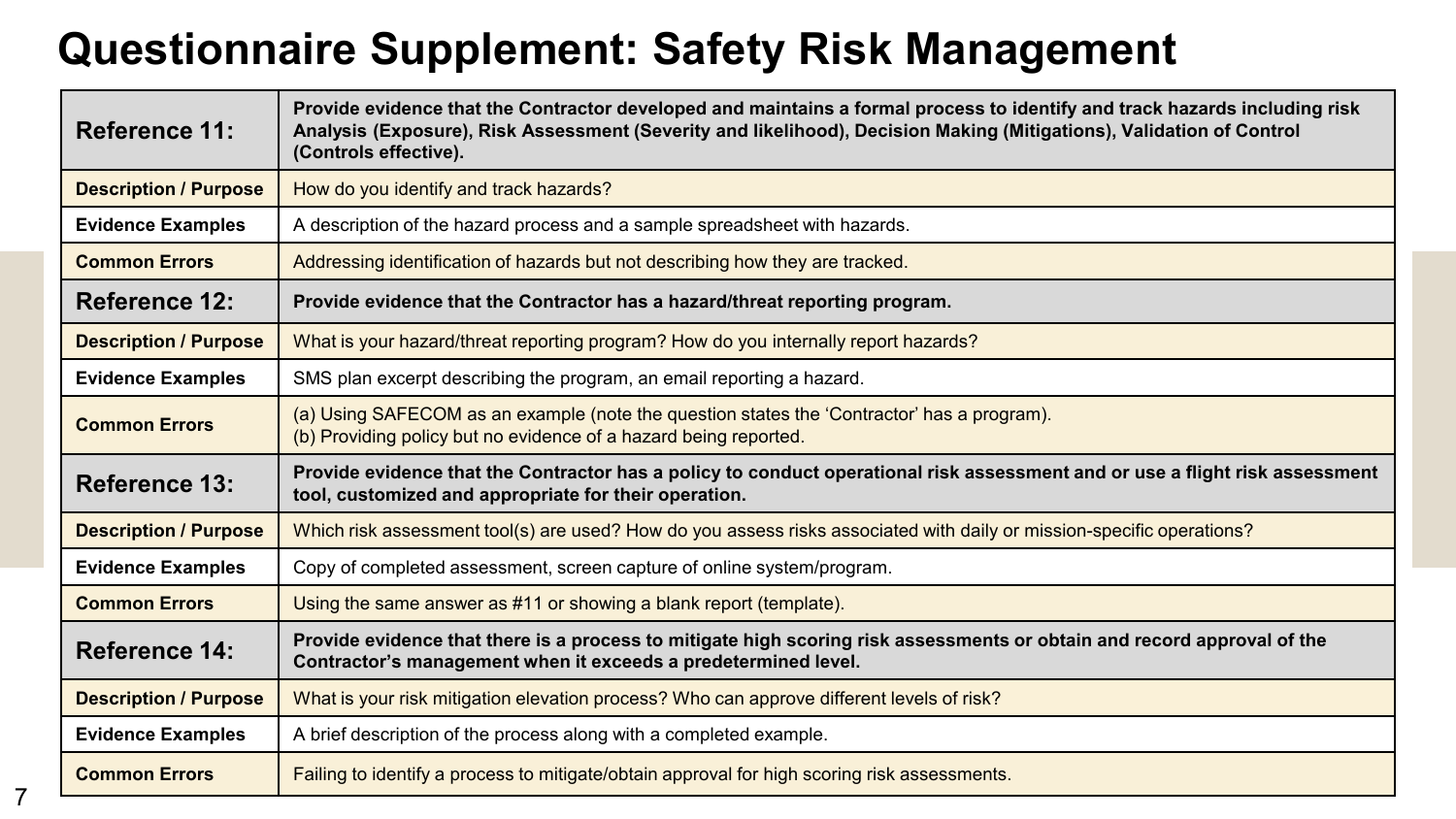#### **Questionnaire Supplement: Safety Assurance**

| Reference 15:                | Provide evidence that the Contractor has a policy or process to verify safety performance in reference to the Contractor's<br>performance indicators.                                                   |
|------------------------------|---------------------------------------------------------------------------------------------------------------------------------------------------------------------------------------------------------|
| <b>Description / Purpose</b> | What are your safety goals? What is the process for measuring and tracking performance?                                                                                                                 |
| <b>Evidence Examples</b>     | Mishap rates, reporting rates, risk management trends, audit trends and risk mitigations.                                                                                                               |
| <b>Common Errors</b>         | Not addressing safety performance or safety assurance.                                                                                                                                                  |
| <b>Reference 16:</b>         | Provide evidence that the Contractor maintains a process to identify risks associated with change to the Contractor's<br>structure or service (aircraft type, environment, organizational, or mission). |
| <b>Description / Purpose</b> | If something changes (purchase/sale of aircraft, personnel change, etc.), how do you identify and address the risk(s) associated with<br>the change?                                                    |
| <b>Evidence Examples</b>     | Change Management section from SMS plan, description of organizational risk management process.                                                                                                         |
| <b>Common Errors</b>         | Incomplete response such as "Our company is small and doesn't change much".                                                                                                                             |
| Reference 17:                | Provide evidence that the Contractor has a system or policy to monitor and assess its SMS processes to maintain or<br>continuously improve the overall effectiveness of the SMS.                        |
| <b>Description / Purpose</b> | How do you ensure your SMS is continuously improving?                                                                                                                                                   |
| <b>Evidence Examples</b>     | Continuous Improvement section from SMS plan, improvement policy, a description of how SMS effectiveness is accomplished.                                                                               |
| <b>Common Errors</b>         | Not addressing the continuous improvement concept.                                                                                                                                                      |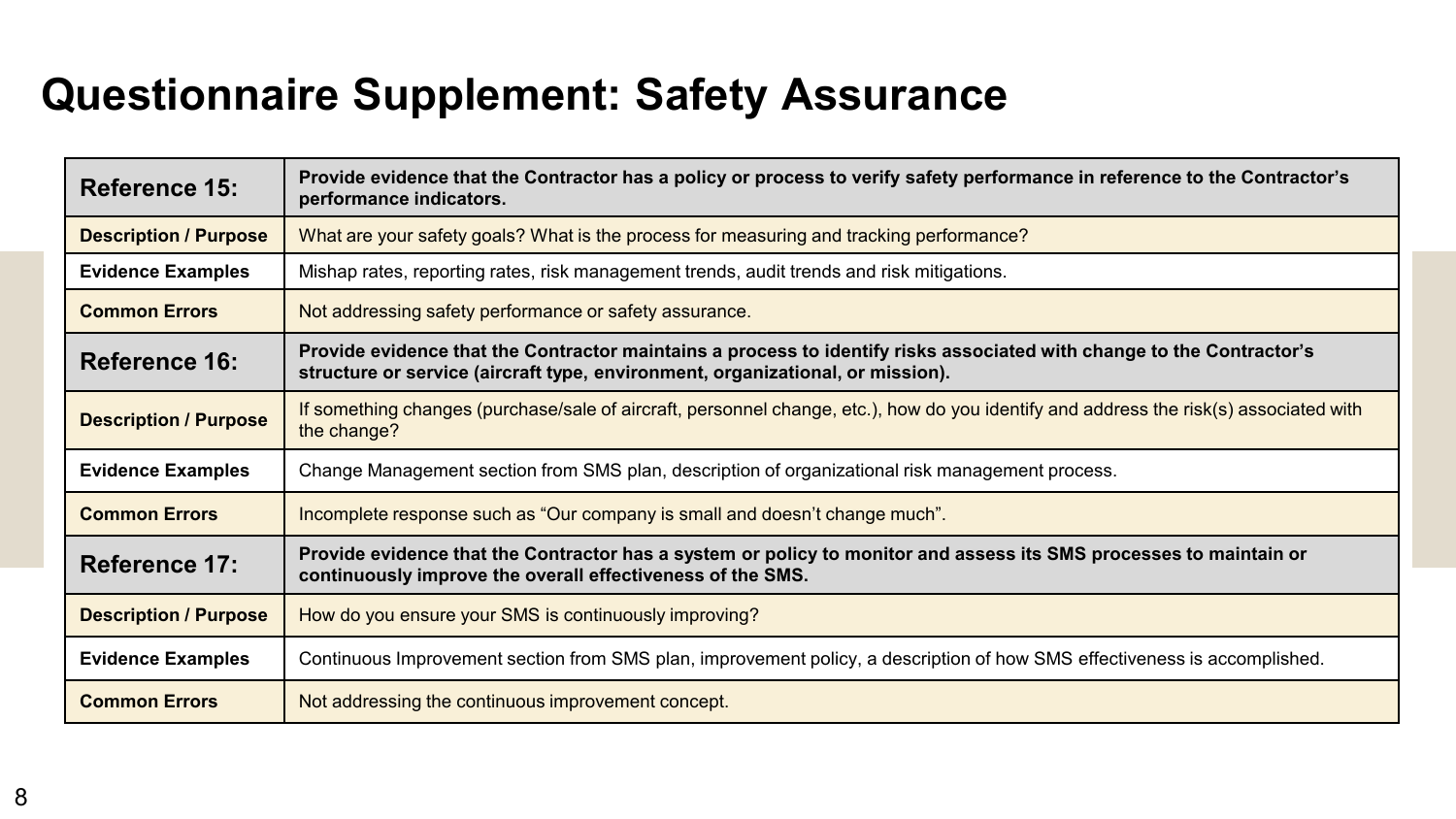#### **Questionnaire Supplement: Compliance Monitoring**

| <b>Reference 18:</b>         | Provide evidence that the Contractor has established the requirements for audits or assessments at determined intervals to<br>ensure that their implemented SMS components, are being followed in daily operations.                    |
|------------------------------|----------------------------------------------------------------------------------------------------------------------------------------------------------------------------------------------------------------------------------------|
| <b>Description / Purpose</b> | How do you evaluate if your SMS is working in daily activities? Demonstrate how/when audits/assessments/evaluations take place.                                                                                                        |
| <b>Evidence Examples</b>     | Excerpts from Operations Manual or SMS plan, SOP addressing compliance monitoring topics.                                                                                                                                              |
| <b>Common Errors</b>         | Addressing part of the question, for example, not addressing the <i>determined interval</i> requirement.                                                                                                                               |
| <b>Reference 19:</b>         | Provide evidence of audits and their results.                                                                                                                                                                                          |
| <b>Description / Purpose</b> | Show the outcome (report, summary, description) of recent audits.                                                                                                                                                                      |
| <b>Evidence Examples</b>     | Internal audit report, external audit summary, safety assessment report.                                                                                                                                                               |
| <b>Common Errors</b>         | (a) A general response such as "We are continuously evaluating the effectiveness of our organization."<br>(b) Lack of evidence of audits or the use of a bureau/agency evaluation (e.g., USFS, BLM).                                   |
| <b>Reference 20:</b>         | Provide evidence of a policy or process to develop an action plan from the deficiencies identified in the audits.                                                                                                                      |
| <b>Description / Purpose</b> | What are the instructions for doing something when an audit identifies a deficiency?                                                                                                                                                   |
| <b>Evidence Examples</b>     | A written description of compliance/auditing requirements along with a sample action plan.                                                                                                                                             |
| <b>Common Errors</b>         | (a) Submitting an entire document such as an SMS plan but not identifying how specific parts of the plan are applicable to the<br>question.<br>(b) Submitting part of the document that is not relevant or applicable to the question. |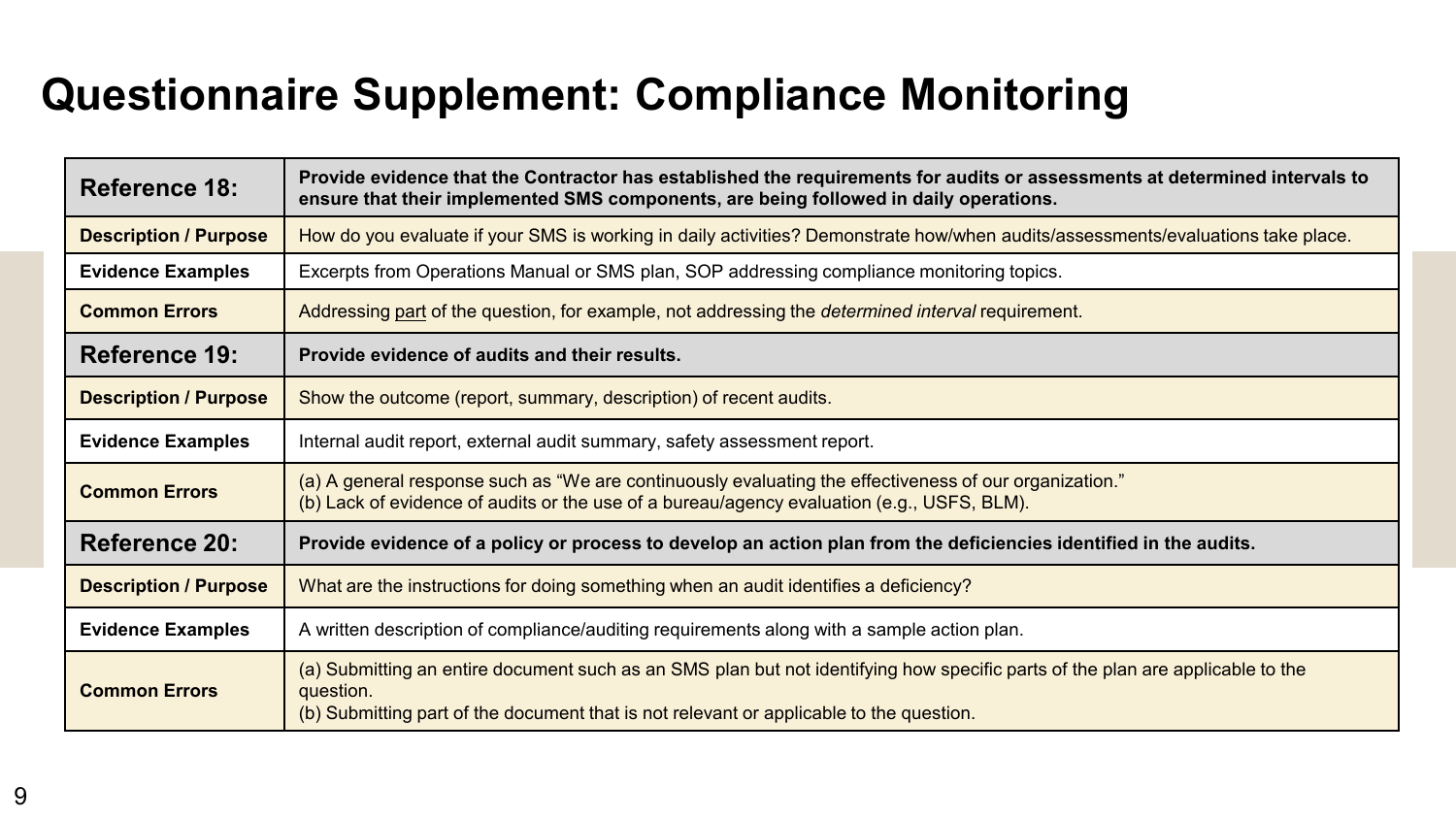#### **Questionnaire Supplement: Safety Promotion**

| <b>Reference 21:</b>         | Provide evidence that the Contractor established and maintains a formal means for internal safety communication that<br>promotes the SMS and conveys safety-critical information such as safety bulletins or lessons learned. |
|------------------------------|-------------------------------------------------------------------------------------------------------------------------------------------------------------------------------------------------------------------------------|
| <b>Description / Purpose</b> | How do you share safety information with employees?                                                                                                                                                                           |
| <b>Evidence Examples</b>     | SOPs, SMS plan, or other documents outlining processes related to safety communication.                                                                                                                                       |
| <b>Common Errors</b>         | Stating "We don't have a communication system in place due to our small size." (As one of the four components of SMS, safety<br>promotion is critical, regardless of organizational size/complexity.)                         |
| <b>Reference 22:</b>         | Provide evidence of lessons learned developed from an incident, accident, or operational issue affecting safety, and shared<br>with the Contractor personnel.                                                                 |
| <b>Description / Purpose</b> | The previous question should show you have a process; this question is asking for a demonstration of the process. Show a lesson<br>learned that was created by your company and shared with employees.                        |
| <b>Evidence Examples</b>     | Email, after action report, accident prevention plan.                                                                                                                                                                         |
| <b>Common Errors</b>         | Incomplete responses that only address part of the question like showing the policy requirement for lessons learned creation but not<br>providing evidence of an actual shared lesson.                                        |
| <b>Reference 23:</b>         | Provide evidence of a Safety Award system in place and in practice.                                                                                                                                                           |
| <b>Description / Purpose</b> | How do you encourage and promote safety?                                                                                                                                                                                      |
| <b>Evidence Examples</b>     | SOPs, SMS plan, or other documents outlining safety award system/program and an example award/acknowledgement (meeting<br>minutes, copy of award, etc.).                                                                      |
| <b>Common Errors</b>         | Assuming the award systems must be monetary.<br>(a)<br>No evidence of the policy or implementation.<br>(b)                                                                                                                    |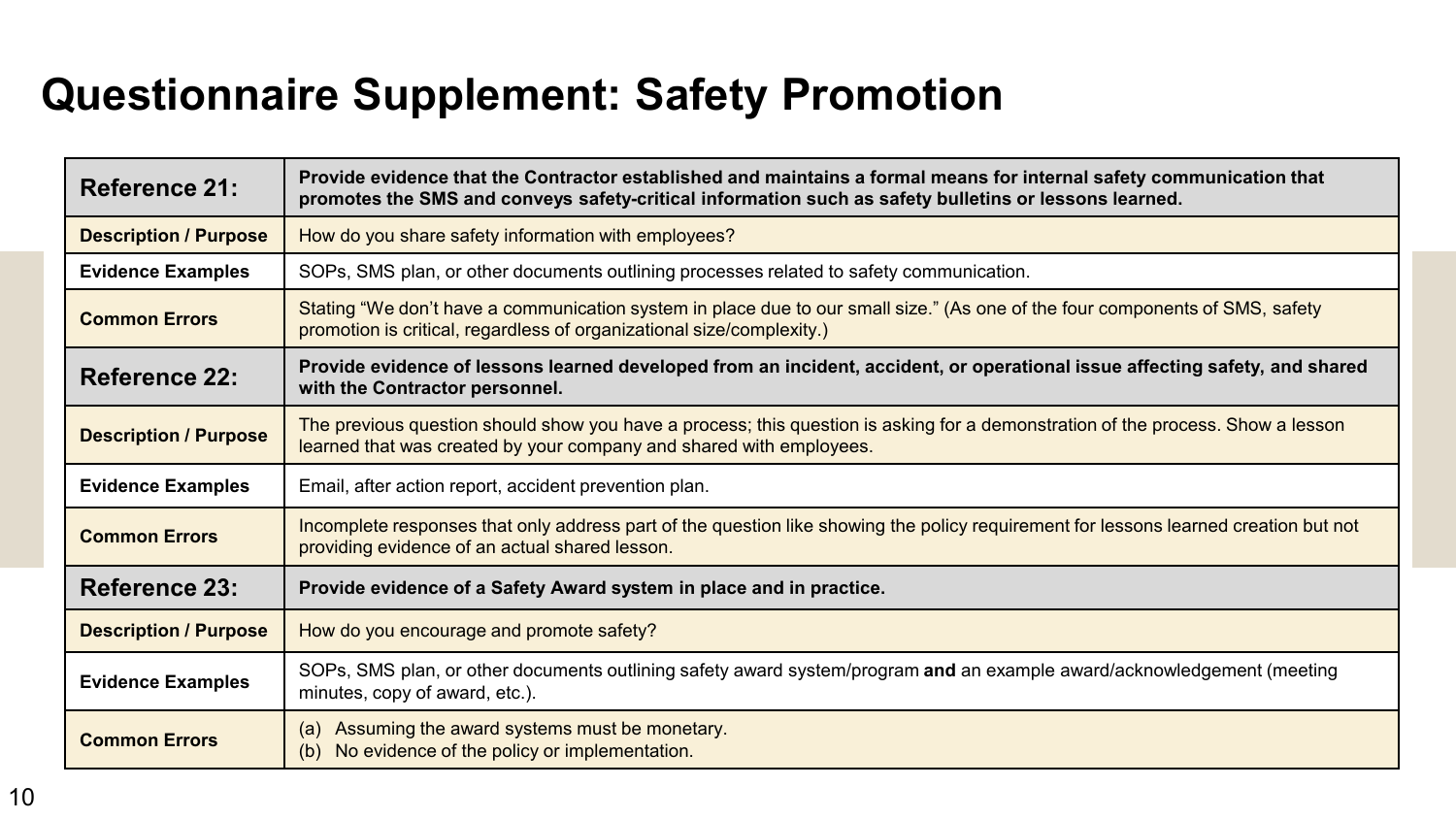#### **Questionnaire Supplement: Training Program**

| <b>Reference 24:</b>         | Provide evidence that the Contractor has a training program (FAA and internal) that ensures personnel are trained and<br>competent to perform their assigned duties including ground crews and air crews. |
|------------------------------|-----------------------------------------------------------------------------------------------------------------------------------------------------------------------------------------------------------|
| <b>Description / Purpose</b> | FAA training information addresses FAA requirements and internal training information should be specific to your company.                                                                                 |
| <b>Evidence Examples</b>     | Company Ops Manual, SOP, Maintenance Manual or training plans, for ground and air, or other document showing specific<br>maintenance training for maintenance personnel at specified intervals.           |
| <b>Common Errors</b>         | (a) Stating employees are FAA certified but not showing specific company training requirements.<br>(b) Submitting blank training plans or training plan for just ground, not addressing air crews.        |
| <b>Reference 25:</b>         | Provide evidence that there is a documented training plan for initial and recurrent SMS training.                                                                                                         |
| <b>Description / Purpose</b> | Where are your SMS training requirements?                                                                                                                                                                 |
| <b>Evidence Examples</b>     | SMS plan, training manual, or other document showing training plan (including SMS), along with sample records, training roster, etc.                                                                      |
| <b>Common Errors</b>         | Providing evidence of a training plan but not specifically addressing initial and recurrent SMS training.                                                                                                 |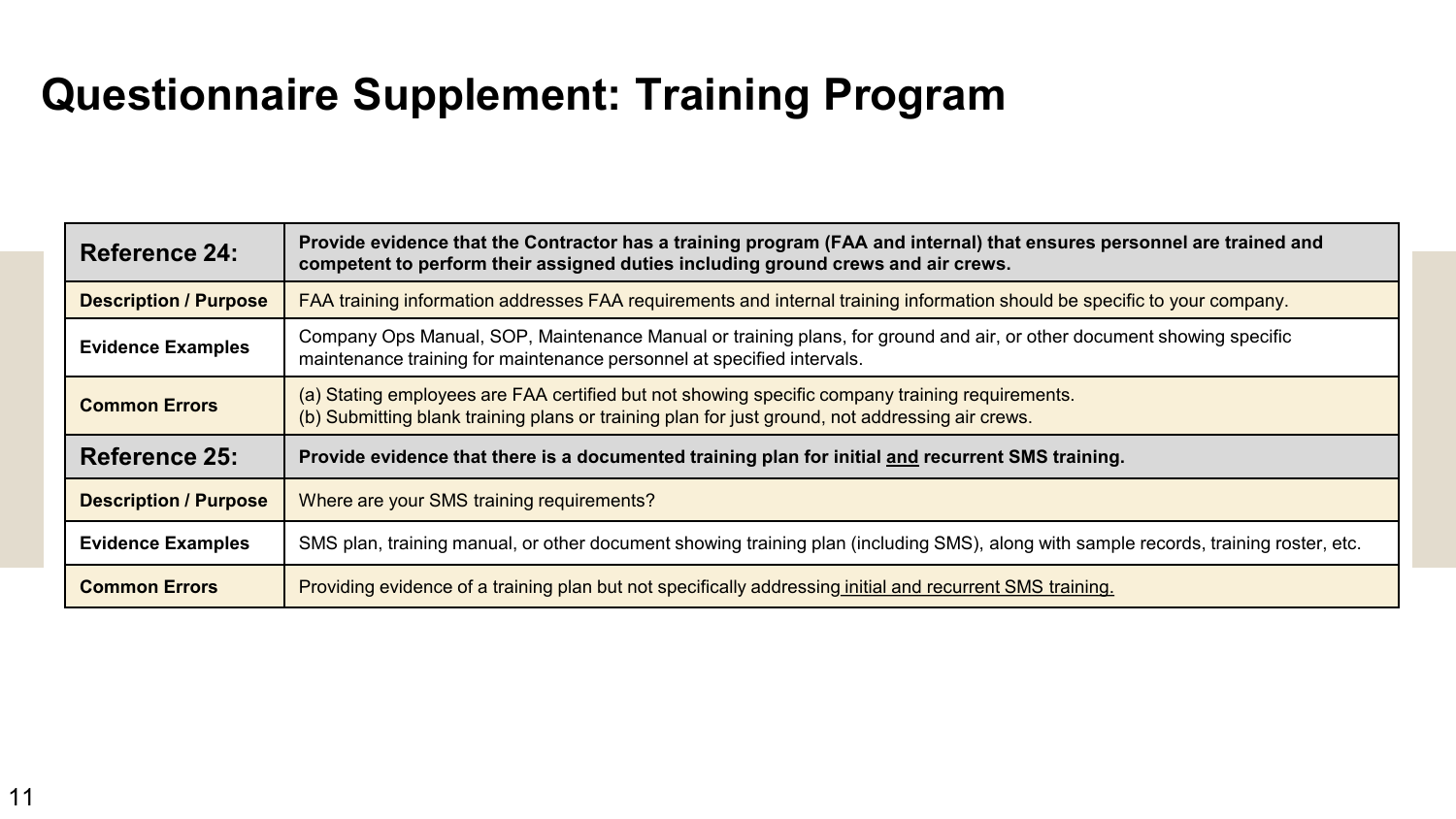#### **Questionnaire Supplement: Air Crew Member Qualifications**

| <b>Reference 26:</b> | Provide evidence that the Contractor has a program to establish and maintain air crew member<br>records for required certificates, medical category, required training, and proficiency checks.                                           |
|----------------------|-------------------------------------------------------------------------------------------------------------------------------------------------------------------------------------------------------------------------------------------|
| <b>Description /</b> | How do you track crew member training and qualification records to ensure employees are qualified for the                                                                                                                                 |
| <b>Purpose</b>       | operations being conducted?                                                                                                                                                                                                               |
| <b>Evidence</b>      | A description of the process along with a completed form, training record, screen print, simple spreadsheet,                                                                                                                              |
| <b>Examples</b>      | etc.                                                                                                                                                                                                                                      |
| <b>Common Errors</b> | (a) Not addressing the question such as, "It's the air crew member responsibility", which does not indicate a<br>company program or means of oversight.<br>(b) Describing a process but not including evidence of the process being used. |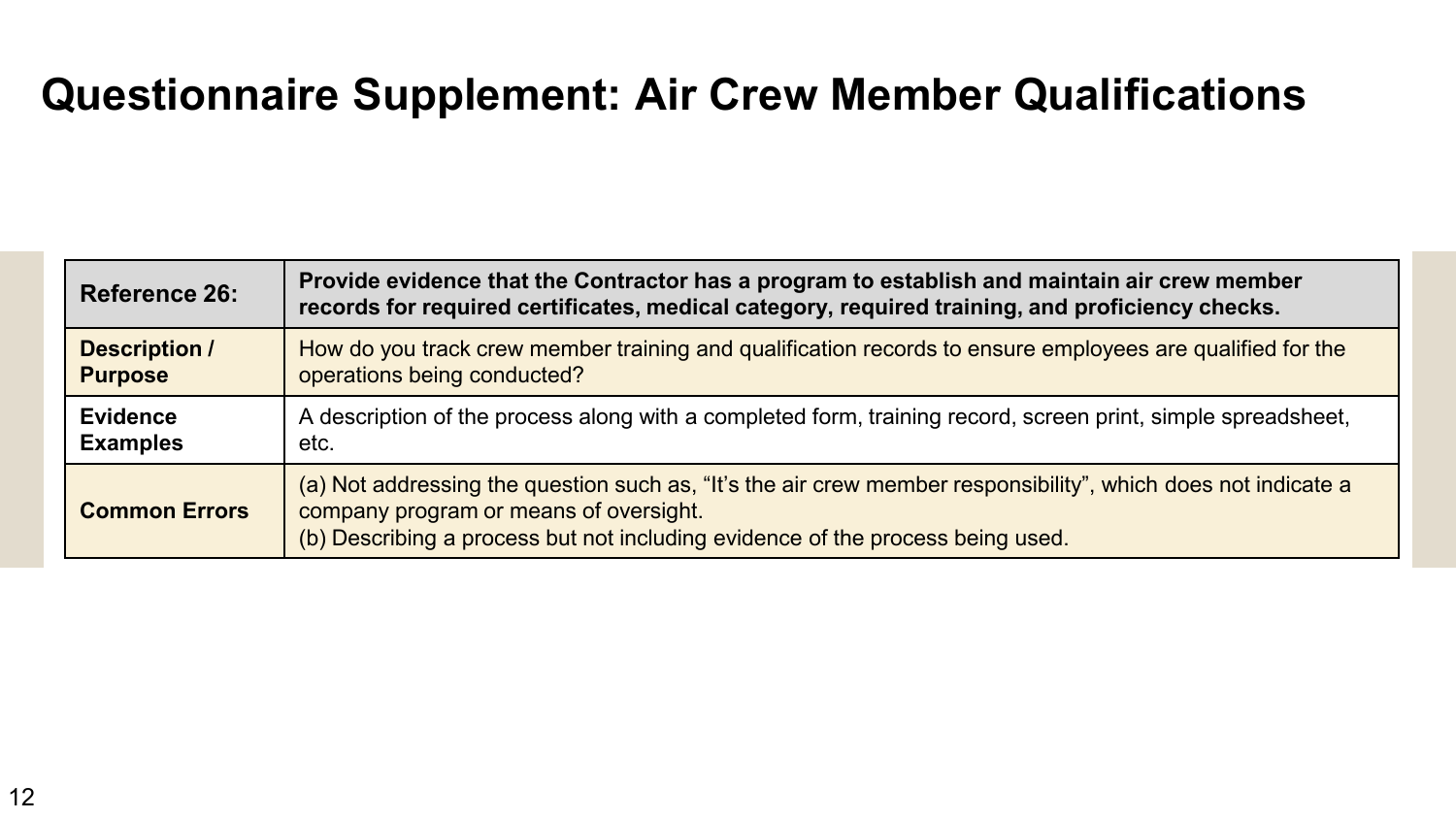#### **Questionnaire Supplement: Maintenance Crew Member Qualifications**

| Reference 27:                | Provide evidence of a process to ensure that the Contractor aircraft maintenance/servicing personnel are certificated by the<br>FAA.             |
|------------------------------|--------------------------------------------------------------------------------------------------------------------------------------------------|
| <b>Description / Purpose</b> | How do you ensure maintenance personnel are current on required FAA certificates / training?                                                     |
| <b>Evidence Examples</b>     | A description of the process along with a completed form, training record, screen print, company training checklist, simple spreadsheet,<br>etc. |
| <b>Common Errors</b>         | Specifying it's the mechanics or other maintenance personnel obligation does not indicate a company process or means of<br>supervision.          |
| <b>Reference 28:</b>         | Provide evidence of a process that ensures maintenance personnel are trained and approved by the Contractor to conduct<br>specific maintenance.  |
| <b>Description / Purpose</b> | How do you ensure maintenance personnel are trained and approved to conduct specific maintenance for your company?                               |
| <b>Evidence Examples</b>     | A description of the process along with a completed form, training record, screen print, company training checklist, simple spreadsheet,<br>etc. |
| <b>Common Errors</b>         | Outlining a program but not including a document as evidence the program is used.                                                                |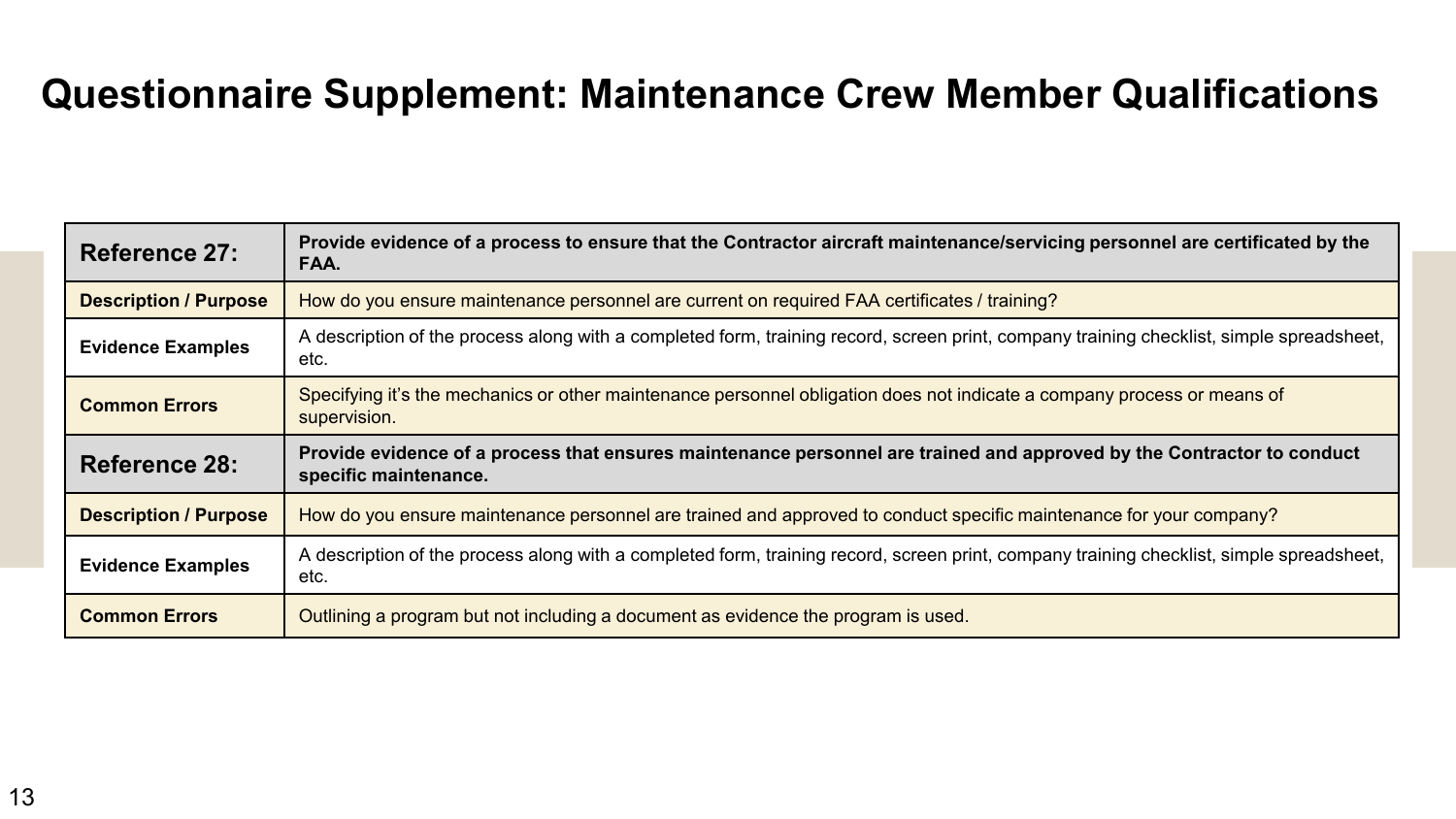#### **Questionnaire Supplement: Maintenance Control System**

| Reference 29:                | Provide evidence that the Contractor has a maintenance control system that is appropriate to the type and number of aircraft<br>operated and the manner in which maintenance is conducted.                                                                                |
|------------------------------|---------------------------------------------------------------------------------------------------------------------------------------------------------------------------------------------------------------------------------------------------------------------------|
| <b>Description / Purpose</b> | What is your maintenance control system? Meaning, the interworking policy, process(es), and applications (if applicable).                                                                                                                                                 |
| <b>Evidence Examples</b>     | Operations Manual, SOP, Maintenance Manual, or Operations Specifications, screen capture of maintenance tracking program.                                                                                                                                                 |
| <b>Common Errors</b>         | Submitting insufficient information that addresses part of the question, for example, providing a Table of Contents from a document but<br>not providing excerpts or specific content.                                                                                    |
| <b>Reference 30:</b>         | Provide evidence that the Contractor Operations Manual includes procedures to obtain and qualify aircraft maintenance<br>services when away from home base to ensure service is performed by qualified personnel.                                                         |
| <b>Description / Purpose</b> | What are your away from base maintenance procedures?                                                                                                                                                                                                                      |
| <b>Evidence Examples</b>     | Operations Manual, SOP, Maintenance Manual, or Operations Specifications. In the event you are not required to have an Ops<br>Manual, the evidence being used must address the whole question.                                                                            |
| <b>Common Errors</b>         | (a) Submitting a general response such as "We complete maintenance in-house and continually look out for maintenance issues."<br>(b) Submitting an entire document such as a Maintenance Manual but not identifying how specific parts of the document are<br>applicable. |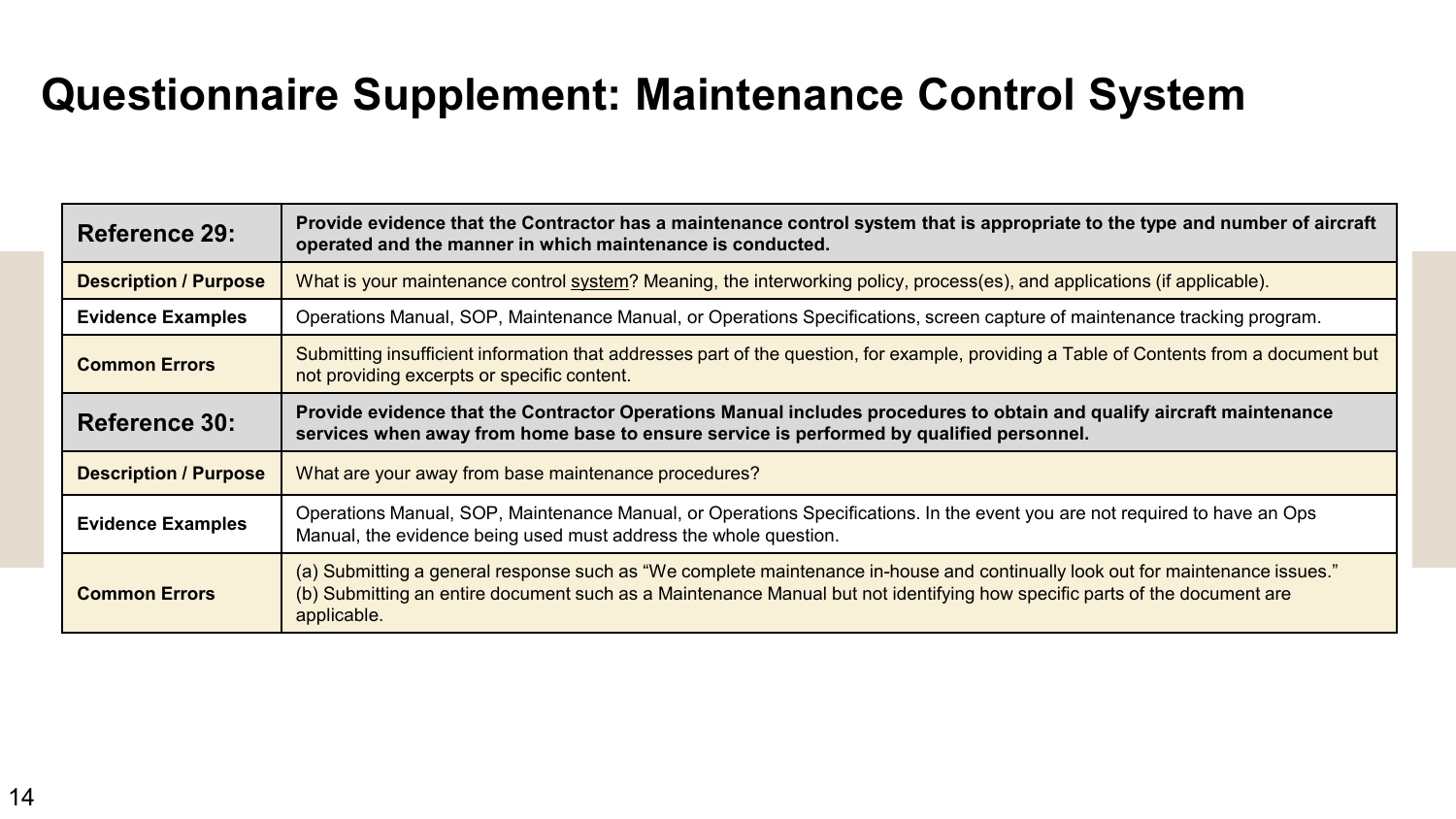#### **Questionnaire Supplement: Flight Time, Accident History, and FAA Violations**

| Reference 31:                | Total number of flight hours during last five years. Flight hours must be separated by year and category: fixed-wing, rotary-<br>wing, and uncrewed aircraft system (UAS).                                                                                                                       |
|------------------------------|--------------------------------------------------------------------------------------------------------------------------------------------------------------------------------------------------------------------------------------------------------------------------------------------------|
|                              | Total number of flight hours during the last five years (specified in the solicitation: 10/1/20xx-9/30/20xx).                                                                                                                                                                                    |
| <b>Description / Purpose</b> | Flight Time, along with number of accidents, is used to determine accident rate.                                                                                                                                                                                                                 |
| <b>Evidence Examples</b>     | Spreadsheet, table, or other document addressing of the question.                                                                                                                                                                                                                                |
| <b>Common Errors</b>         | Submitting incomplete flight time (not providing data for specified period). For References 31-33, a blank response or lack of response<br>will be noted as incomplete.                                                                                                                          |
| Reference 32:                | Total number of accidents or incidents during last five years as determined by the NTSB that met the "substantial damage"<br>criteria as defined within 49 CFR 830.2. If the accident was reported to the NTSB and it was downgraded to an incident, you<br>must provide evidence from the NTSB. |
| <b>Description / Purpose</b> | Total number of accidents (or substantial damage incident(s)) during last five years (specified in the solicitation: 10/1/20xx-9/30/20xx).                                                                                                                                                       |
| <b>Evidence Examples</b>     | Spreadsheet, table, or other document addressing of the question. If an accident/incident occurred, provide an accident prevention<br>action plan or evidence of actions taken to prevent future accidents. A prevention plan is not required but may positively impact the<br>overall rating.   |
| <b>Common Errors</b>         | Not responding to the question. If no accidents/incidents meet the criteria, respond with zero (0), none, or N/A.                                                                                                                                                                                |
| <b>Reference 33:</b>         | Total number of FAA violations (Civil Penalty) during last five years. If violations were reported, provide Case information.                                                                                                                                                                    |
| <b>Description / Purpose</b> | Total number of FAA violations during last five years (specified in the solicitation: 10/1/20xx-9/30/20xx).                                                                                                                                                                                      |
| <b>Evidence Examples</b>     | Spreadsheet, table, or other document addressing of the question. If FAA violations occurred, provide summary information (date,<br>number, results, findings, description, etc.).                                                                                                               |
| <b>Common Errors</b>         | Not responding to the question. If no violations meet the criteria, respond with zero (0), none, or N/A.                                                                                                                                                                                         |